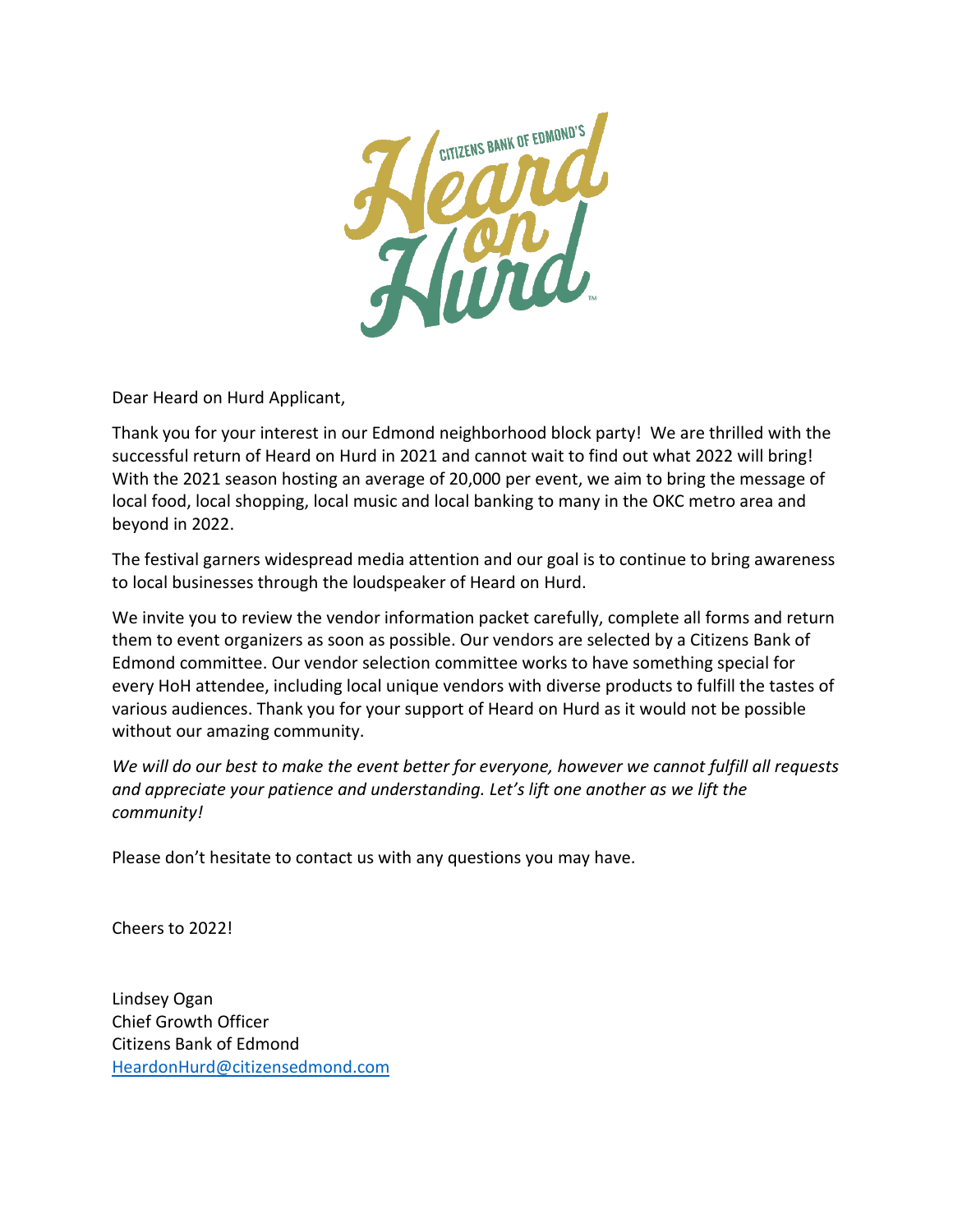# **Heard on Hurd Vendor FAQ's**

#### **Application Tips:**

- Please be sure to complete all included forms (including OK health department state license number for food vendors, OK state tax permit number, and signed agreement).
- Food and amusement vendors must be able to add "Citizens Bank of Edmond" to their insurance policy and provide documentation prior to participating in the event.
- Please be aware that the nonrefundable monthly fee must be collected one-month calendar date prior to the event. See **addendum A** below for details on the fees.
- Only emailed completed applications (emailed to heardonhurd@citizensedmond.com) will be accepted. Faxed, mailed or forms handed in at the bank will NOT be accepted.
- If you do not have a physical product to sell, please be aware of the following:
- We will only allow a limited number of non-goods Pop-Ups at Heard on Hurd.
- You must provide a children's activity or something beyond handing out fliers and merchandise in your application.

#### **FAQ's**

### **What kind of vendors do you normally accept into Heard on Hurd?**

We love diversity and being able to provide many different types of merchants and cuisines at Heard on Hurd. We accept local food trucks, artisan Pop-Up shops and a featured non-profit. Citizens Bank of Edmond customers are given priority in selection---we certainly invite you to join the Citizens family!

#### **Why is electricity not provided?**

Due to safety reasons, our circuits cannot support everyone being plugged into the outlets in downtown Edmond. Vendors can use generators if needed.

### **Why are state licenses and state tax permits required of vendors?**

We aim to provide a high-quality event that is safe and beneficial for the community. All food vendors must be approved by the health department and are inspected so that our attendees can receive the highest quality of food. State tax permits are required so that the event can support the community holistically by benefitting the vendors who sell the merchandise and to the city who provides the space for us to have the event.

#### **What is each vendor responsible for?**

Each vendor is responsible for their own set up and tear down. Vendors MUST stay in their designated position for the duration of the event due to safety reasons. Leaving prior to the event conclusion will result in termination from future Heard on Hurd events.

### **What type of products for Pop-Up shops are you looking for?**

Artisan products, clothing, gifts, vintage, home decor. We are not accepting direct sales representatives or consultants at this time.

#### **Can I apply as an alcohol vendor?**

Currently, we are not accepting any new alcohol vendors. Heard on Hurd aims to be a family friendly event and therefore, we will limit the number of alcohol vendors to provide a safe environment for all. However, our awesome downtown restaurants/bars have alcohol and include a great environment to consume it. Check out some downtown Edmond establishments such as The Patriarch, Othello's, The Mule and Edmond Railyard!

#### **How do I get my band to play at Heard on Hurd?**

If you have an awesome local band, we want to hear from you! Shoot us an email to [HeardonHurd@CitizensEdmond.com](mailto:HeardonHurd@CitizensEdmond.com) for consideration.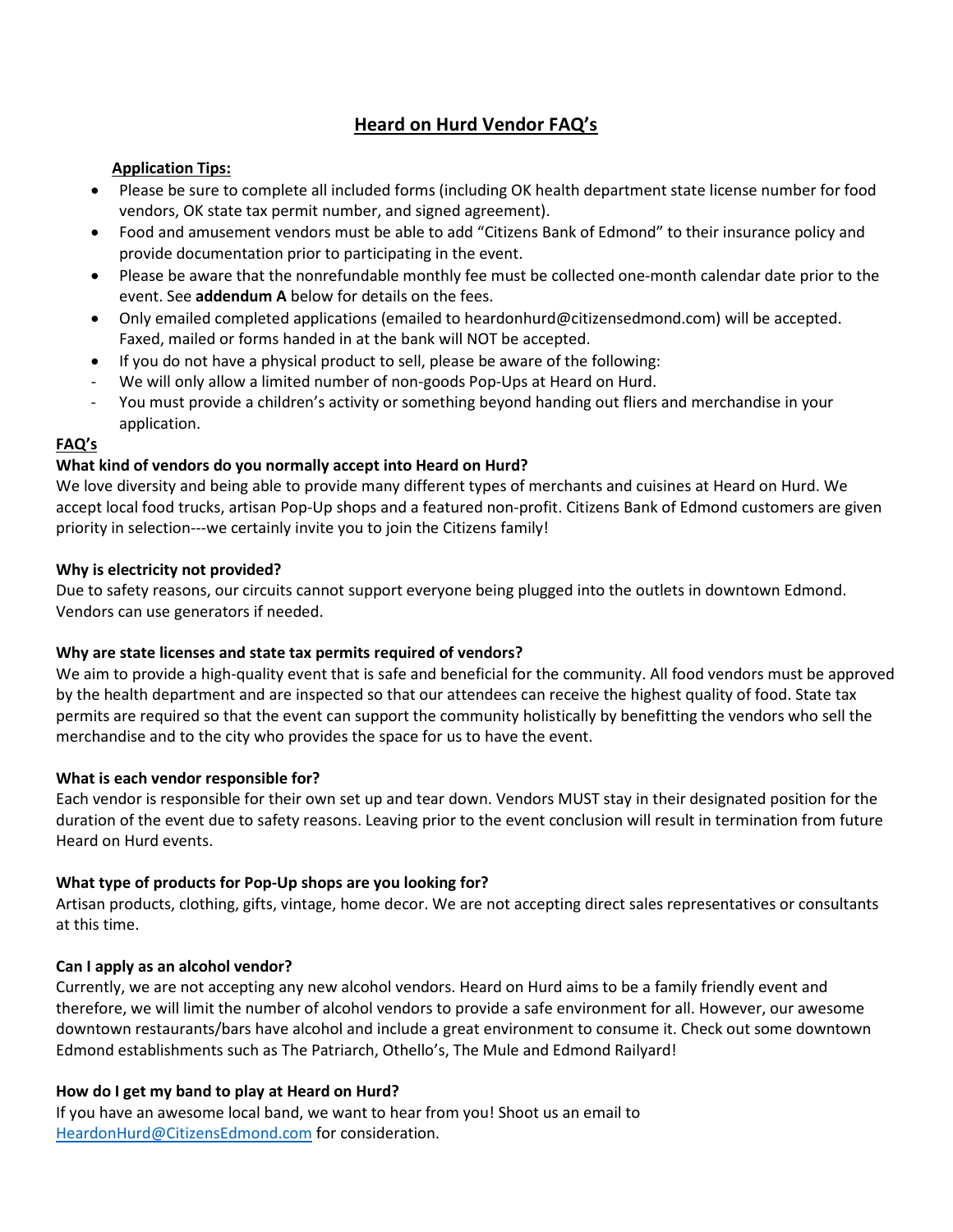# **Vendor Agreement and Requirements**

The event organizer, Citizens Bank of Edmond (Heard on Hurd), must approve each vendor for participation in the event. Vendors not included in the approved vendor list will not be permitted to participate in the event. Vendors will not be approved by Citizens Bank of Edmond (CBE) Heard on Hurd organizers unless all requirements are met. Vendors shall submit all documents to the event organizer. Vendors shall NOT submit any CBE Heard on Hurd documents directly to the City Special Events Committee, Oklahoma City County Health Department (OCCHD), or other partner organization.

# **A vendor is any individual or organization who is participating in Heard on Hurd to provide products, services or information.**

- **\* Food / Beverage Vendors:** Selling or sampling food / beverage products
- **\* Retail Vendors**: Selling merchandise
- **\* Arts & Crafts Vendors:** Selling handcrafted products (non-food/beverage)
- **\* Amusements Vendors:** Providing recreational activities such as inflatables or mechanical rides/devices or service activities such as face painting, hair braiding, etc.

### **INSURANCE:**

Insurance may be required of vendors depending on the nature and type of vendor. Below is a list of vendors who must provide insurance. Please contact CBE Heard on Hurd organizers for more information regarding insurance requirements.

- **\* Food / Beverage Vendors**
- **\* Amusements Vendors**

**If insurance coverage is required, the policy must name Citizens Bank of Edmond, its employees, agents, volunteers and officers as additional insureds as pertaining to the insured's participation in Heard on Hurd. Please send over a copy of the insurance information to heardonhurd@citizensedmond.com.**

## **Food/Beverage Vendors:**

Food vendors include food trucks-trailers, stands, tents, canned and/or packaged foods, etc.

- All food/beverage vendors must have obtained all required State licenses with the Oklahoma City County Health Department (OCCHD). State licenses must be kept on-site and available for review by OCCHD.
- Food/beverage vendors must be present and setup by no later than 5pm on the day of event to allow time for an on-site, day-of-event inspection by OCCHD. Any vendors not present by 5pm will not be allowed to participate. Setup begins at 4pm on the day of event.
- Food/beverage vendors must provide a completed *Food/Alcohol Vendor Information* sheet 20 calendar days prior to event.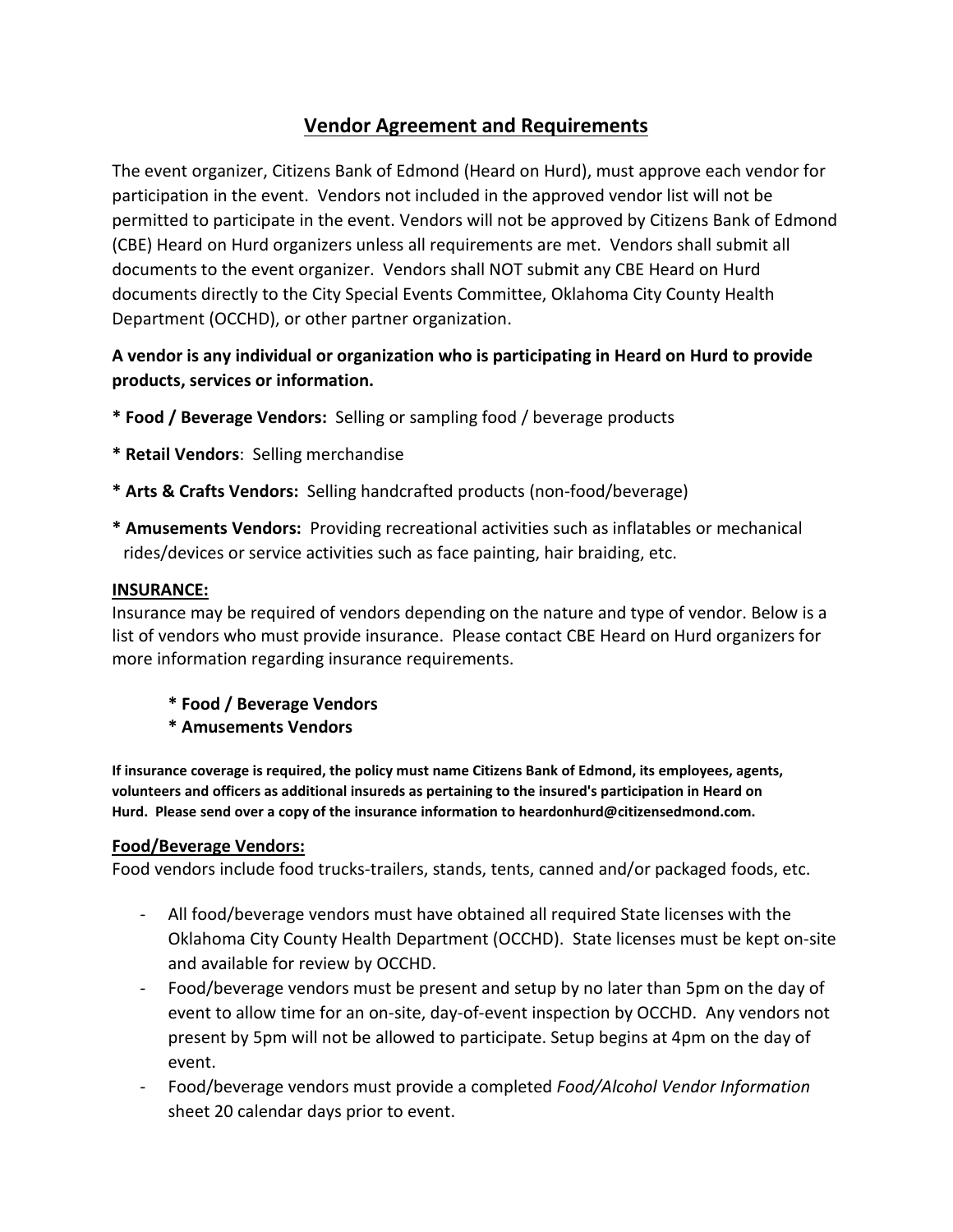- The sale of alcoholic beverages will not be permitted by food/beverage vendors except for the designated alcohol vendor selected by event organizers.
- All vendors must have a valid Oklahoma Sales Tax permit at the event and provide proof of permit to event organizers 20 calendar days prior to event.

REMINDER: Use of open flame for cooking requires that you contact event organizers (405-341- 6651) so that the Edmond Fire Prevention (405-216-7303) can be notified. This includes propane systems on food trucks-trailers.

## **Retail/Arts & Crafts/Amusement Vendors:**

Vendors selling merchandise, handcrafted products (non-food/beverage), those providing information, promotional materials or free services and those providing recreational activities.

- All vendors must have a valid Oklahoma Sales Tax permit on site and provide proof of permit to event organizers 20 calendar days prior to event.
- All vendors are responsible for their entire booth set up. (e.g. tables, chairs, displays, signs etc.).
- All vendors must provide a completed *Retail Vendor Information* sheet 20 calendar days prior to event.
- Setup for vendors begins at 4pm on the day of event (if you show up prior to 4pm, you must wait outside the barricades). All vendors must be present by 5pm. Any vendors not present by 5pm will not be allowed to participate.
- All service-related vendors must display the following sign at their table: "Use of this service is at your own risk. Citizens Bank of Edmond is not responsible/liable for your use of this service."

REMINDER: Use of open flame requires that you contact event organizers (405-341-6650) so that the Edmond Fire Prevention (405-216-7303) can be notified. This includes propane systems, fire pits, etc.

**Fee:** There will be *nonrefundable* fees for food trucks and pop-up shops. Our selected nonprofit organization of the month has no fee. Please see **addendum A** for details.

**Banners:** The hanging of banners are subject to approval by event organizers.

**Tents or Tables:** All tents and tables are subject to approval by event organizers and may be inspected by the City of Edmond Building Department.

**Paint:** Under no circumstances will paint or spray chalk or any substance that will remain visible for more than 48 hours be applied to the street or any part of the right of way or public/private property.

**Wifi:** Citizens Bank of Edmond provides Wifi to Downtown Edmond and is available subject to the relevant Terms of Use. CBE disclaims any responsibility for the availability or performance of a WiFi system during the event.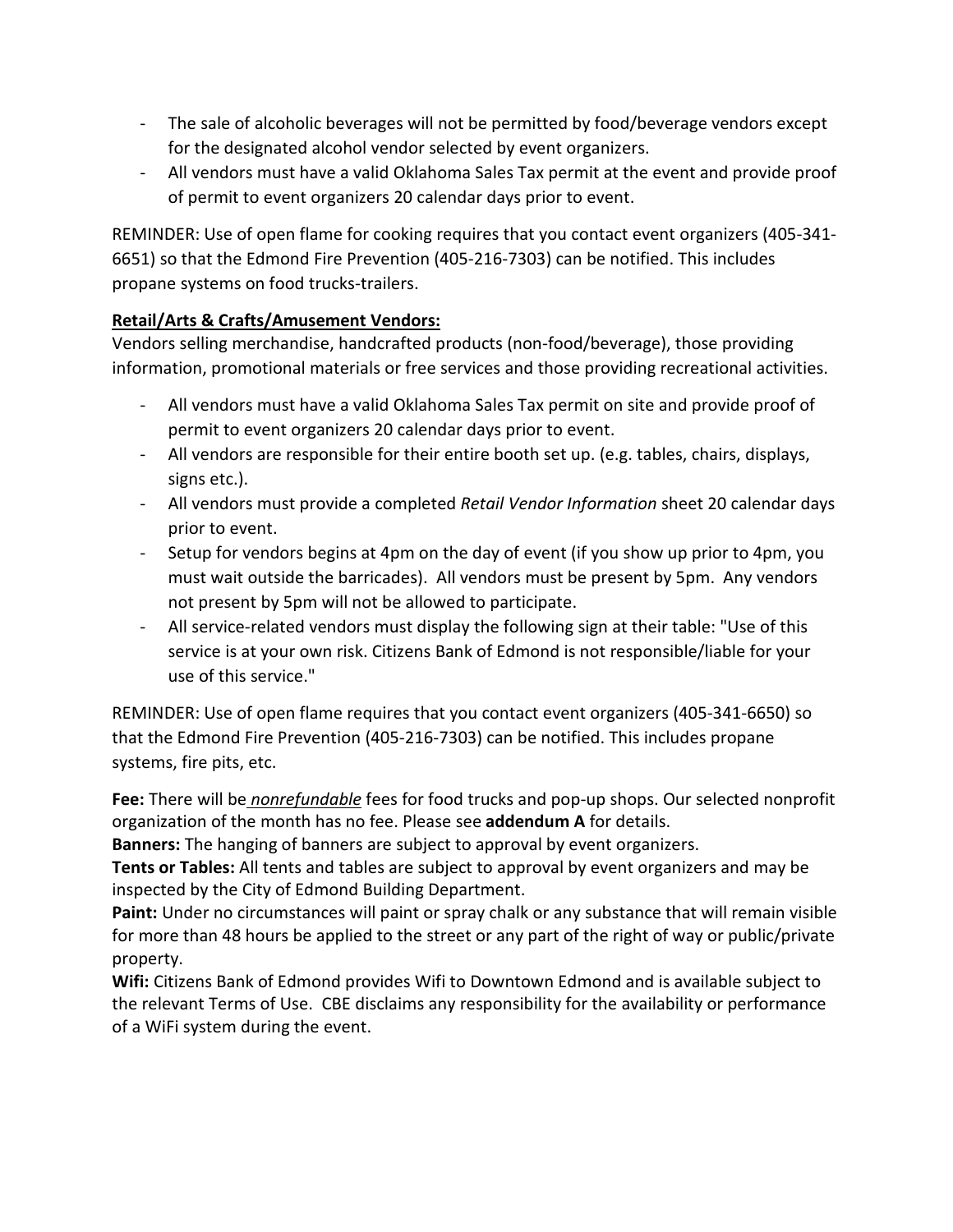

## **Addendum A-2022 Heard on Hurd Fee Structure**

Based on our vendor feedback from the 2021 season, we have made strategic edits to our placement strategy. We will now offer three different "Zones" comprised of Food vendors and Retail vendors with pricing of each zone based off the number of event foot traffic and level of exposure**. Zones will be filled on a first come first serve basis for all events in the 2022 Season. Payment will be due at least onemonth calendar date prior to event to reserve your spot UPON SELECTION by the HoH committee. If payment is not received one prior to calendar date of the event, the spot will be forfeited to the next vendor on the list.** The HoH Committee will do their best to fulfill all requests but please remember the

zone selection is only a preference, and not guaranteed.

# **Base Rates**

| <b>Food Trucks</b> | <b>Monthly</b> |  |  |
|--------------------|----------------|--|--|
| Zone 1             | \$250          |  |  |
| Zone 2             | \$200          |  |  |
| Zone 3             | \$150          |  |  |

| <b>Retail Vendors</b> | <b>Monthly</b> |
|-----------------------|----------------|
| Zone 1                | \$150          |
| Zone 2                | \$125          |
| Zone 3                | \$100          |

## **Being a Customer Pays, Literally!\***

*\*The CBE Customer Discount will be awarded if Vendor has their active operating business account at Citizens Bank of Edmond. Account must be listed in the Vendor Information space below. Citizens Bank of Edmond and the Heard on Hurd Committee reserves the right to award customer discount based off of their discretion.*

| Food          | <b>CBE Monthly</b> |
|---------------|--------------------|
| <b>Trucks</b> | <b>Discount</b>    |
| Zone 1        | \$200              |
| Zone 2        | \$170              |
| Zone 3        | \$135              |

| <b>Retail</b>  | <b>CBE Monthly</b> |  |  |
|----------------|--------------------|--|--|
| <b>Vendors</b> | <b>Discount</b>    |  |  |
| Zone 1         | \$120              |  |  |
| Zone 2         | \$105              |  |  |
| Zone 3         | \$90               |  |  |

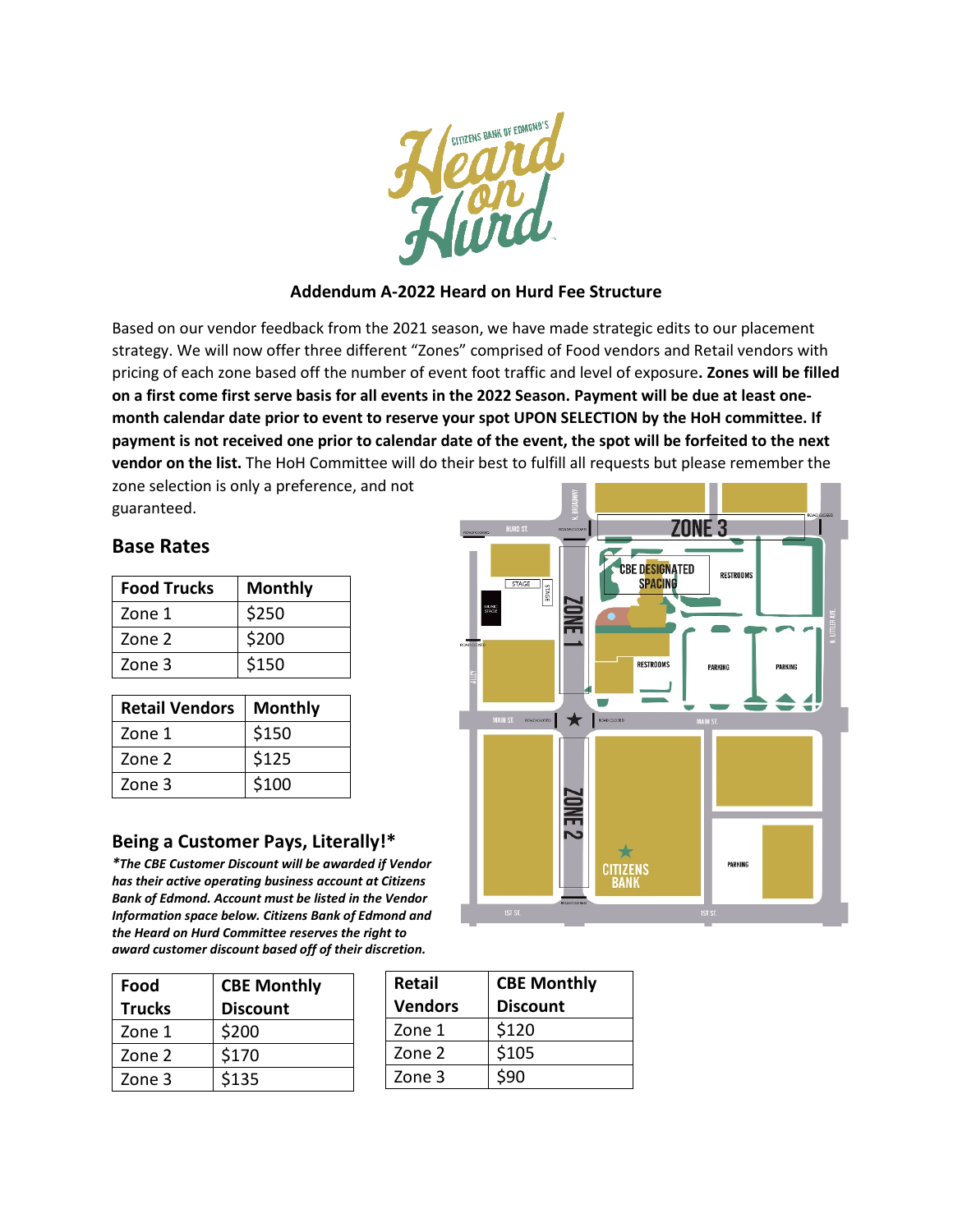# **Vendor Information**

All food vendors engaged in food sale, including prepackaged food items such as mixes, bottled water, vitamins, supplements, candies or any other food item offered for consumption on or off premises must fill out the following information and provide proper insurance in order to participate in Heard on Hurd event(s):

All vendors engaged in selling merchandise, handcrafted products (non-food/beverage) and those providing information, promotional materials or free services must fill out the following information in order to participate in Heard on Hurd event(s):

All items are required, if any part is left blank, the application is incomplete.

| Vendor/Business/ Nonprofit Name: Manual Announcement Control of New York Changes and Manual Annual Annual Annu |                                                                                                                                                                                                                                                                                                                                                                                                                                                                                                                                                                                                       |
|----------------------------------------------------------------------------------------------------------------|-------------------------------------------------------------------------------------------------------------------------------------------------------------------------------------------------------------------------------------------------------------------------------------------------------------------------------------------------------------------------------------------------------------------------------------------------------------------------------------------------------------------------------------------------------------------------------------------------------|
|                                                                                                                |                                                                                                                                                                                                                                                                                                                                                                                                                                                                                                                                                                                                       |
|                                                                                                                |                                                                                                                                                                                                                                                                                                                                                                                                                                                                                                                                                                                                       |
|                                                                                                                |                                                                                                                                                                                                                                                                                                                                                                                                                                                                                                                                                                                                       |
| Social Media @/Handles* (Required)                                                                             |                                                                                                                                                                                                                                                                                                                                                                                                                                                                                                                                                                                                       |
|                                                                                                                |                                                                                                                                                                                                                                                                                                                                                                                                                                                                                                                                                                                                       |
|                                                                                                                |                                                                                                                                                                                                                                                                                                                                                                                                                                                                                                                                                                                                       |
| <b>Customer of Citizens Bank of Edmond: Yes     No      </b>                                                   |                                                                                                                                                                                                                                                                                                                                                                                                                                                                                                                                                                                                       |
|                                                                                                                |                                                                                                                                                                                                                                                                                                                                                                                                                                                                                                                                                                                                       |
| to fund event fee's, upon selection by the HoH Committee.                                                      | Please check the box below if you would like automatic withdrawals from your account listed                                                                                                                                                                                                                                                                                                                                                                                                                                                                                                           |
| origination needs to be made, the above origination will be cancelled and a new form will be requested to      | $\Box$ I authorize Citizens Bank of Edmond to initiate entries to my account(s) listed above. This authority will<br>remain in effect until I notify the bank 7 to 10 days prior to the debit/credit to my account. Accounts must have<br>adequate funding in order to process the transaction. If the account does not contain adequate funds, transfer<br>will attempt until sufficient funds are available or until the transfer is cancelled by the originator or the Bank.<br>Notify Citizens Bank of Edmond at 341-6650 if the above origination needs to be cancelled. If an alteration to the |

*document the changes.*

| <b>Facility Type:</b> Temporary Tent $\vert \vert$<br>Mobile Unit                                     |  |
|-------------------------------------------------------------------------------------------------------|--|
| Licensing: OK State Health Permit Facility # (Must Send Copy)<br>*Only Applies for Food Truck Vendors |  |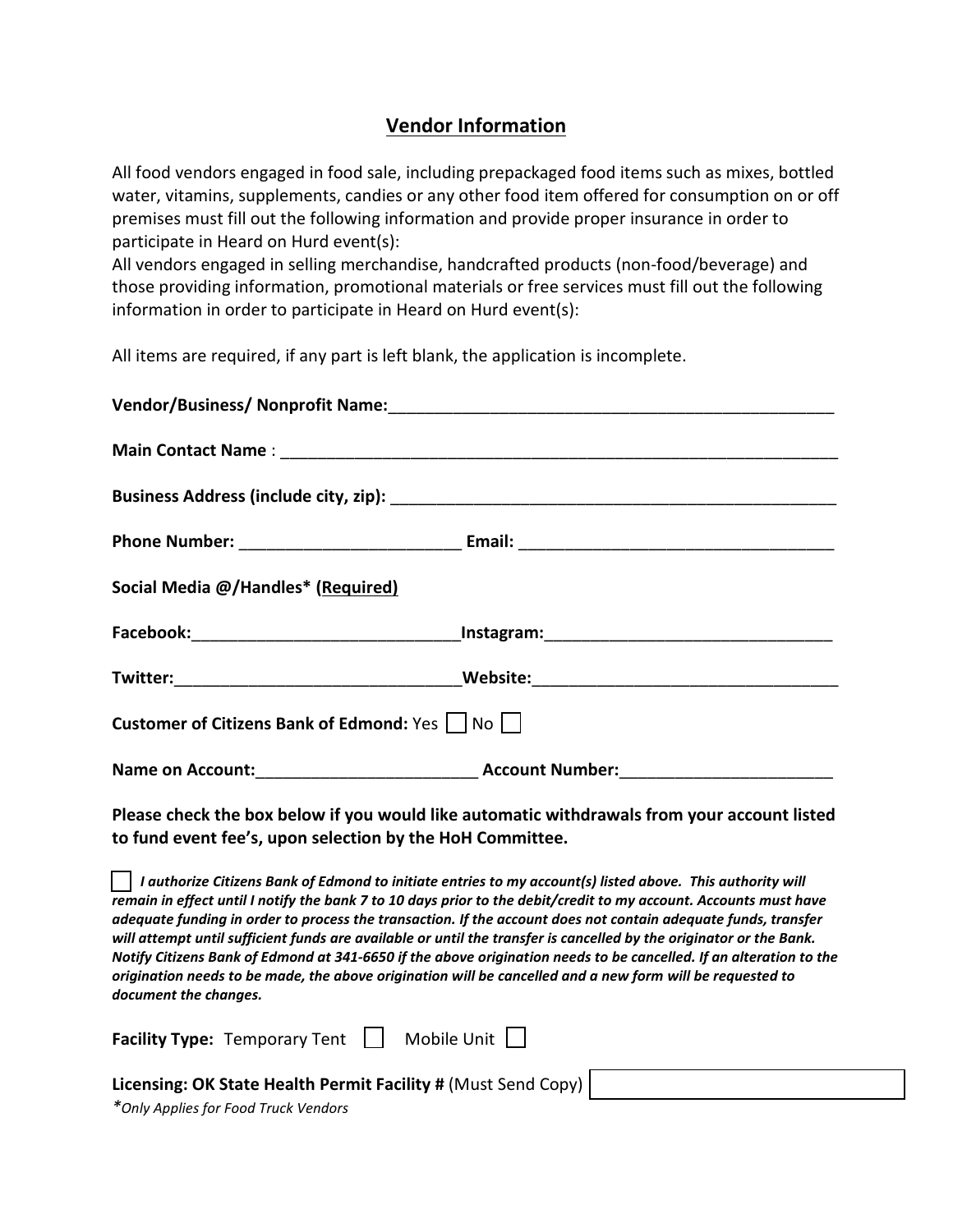| Licensing: OK State Tax Permit Site # (Must Send Copy)                                                                                                                                                                                        |                                  |
|-----------------------------------------------------------------------------------------------------------------------------------------------------------------------------------------------------------------------------------------------|----------------------------------|
| Truck or Tent set up size:                                                                                                                                                                                                                    | (approx. length & width in feet) |
| <b>Previous Heard on Hurd Vendor: Yes No When:</b>                                                                                                                                                                                            |                                  |
| Please Select 2022 Event Dates Applying For:<br>March 19 <sup>th</sup> April 16 <sup>th</sup> May 21 <sup>st</sup> June 18 <sup>th</sup> July 16 <sup>th</sup> August 20 <sup>th</sup><br>September $17^{\text{th}}$ October $15^{\text{th}}$ |                                  |
| *Note for nonprofits: We will feature one nonprofit per month. Please pick your preferred month. If you pick<br>multiple, we will notify you of your month once we make a decision.                                                           |                                  |
| Please List Zone Preference (1, 2, or 3)                                                                                                                                                                                                      |                                  |

**\****N/A for Nonprofit organization*

## **FOOD TRUCK VENDORS: Food and Non-alcoholic Beverages on Menu including Prices (can attach separately):**

**RETAIL VENDORS: Types of goods for sale/services/promotional giveaways:**

**Describe any previous large event experience (if any):**

**NONPROFITS: Please list an activity proposal for your tent (besides handing out fliers and asking for donations):**